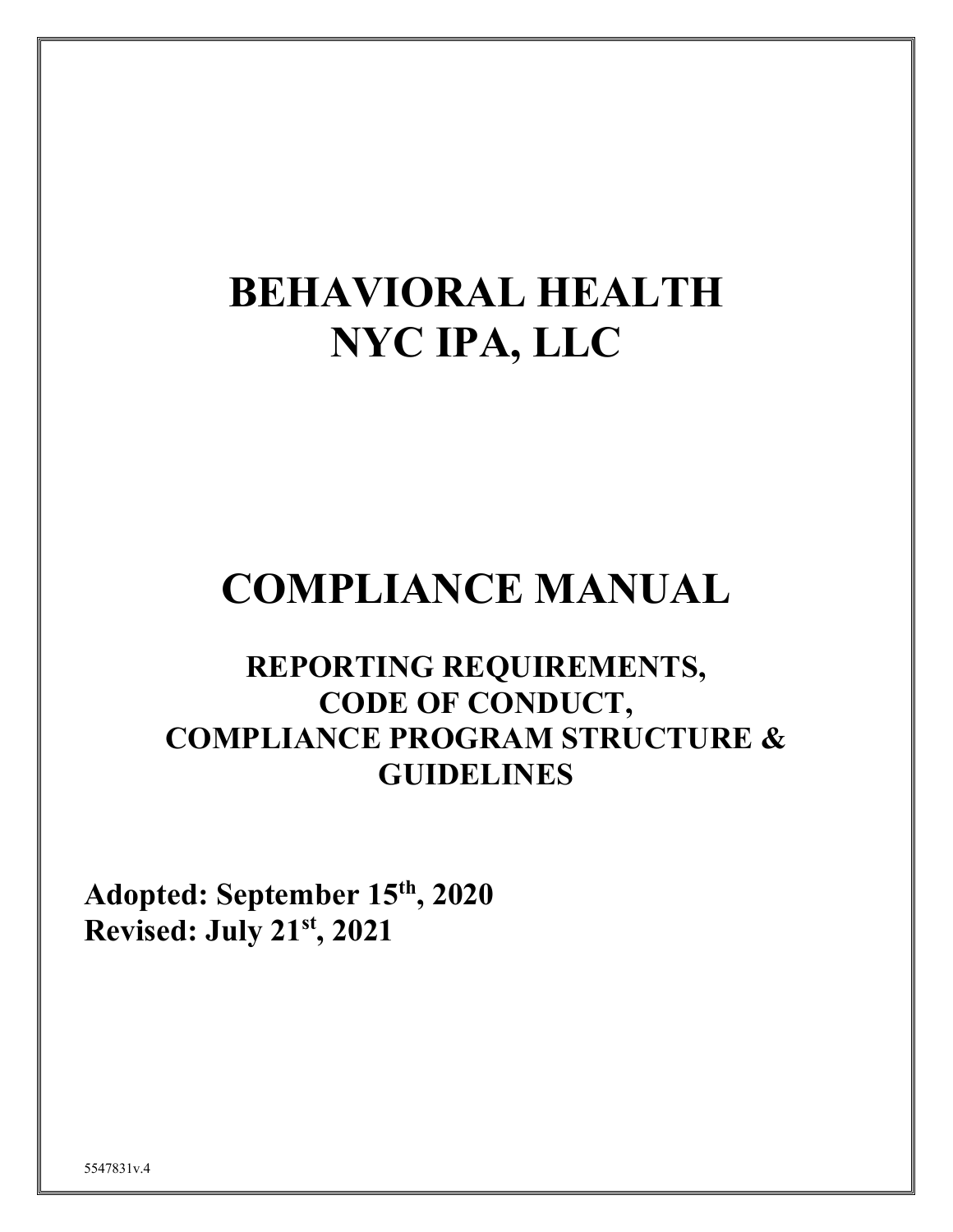#### **TABLE OF CONTENTS**

| <b>Description</b>                                                                                               | Tab   |
|------------------------------------------------------------------------------------------------------------------|-------|
| <b>Introduction</b>                                                                                              | A     |
| <b>Compliance Program Reporting Requirements</b>                                                                 | B     |
| <b>Code of Conduct</b>                                                                                           | C     |
| <b>Compliance Program Structure and Guidelines</b>                                                               | D     |
| Acknowledgement (to be signed and returned to Compliance Officer)                                                |       |
| <b>Compliance Policies and Procedures</b>                                                                        | F     |
| Compliance Monitoring, Risk Assessment and Training                                                              | $F-1$ |
| <b>Compliance Reviews for Excluded Individuals/Entities</b>                                                      | $F-2$ |
| <b>Compliance Reviews of Staff Credentials</b>                                                                   | $F-3$ |
| Compliance with Federal and State False Claims Laws: Fraud and Abuse Prevention<br>and Whistleblower Protections | $F-4$ |
| <b>Compliance with Anti-Referral Laws</b>                                                                        | $F-5$ |
| <b>Conflicts of Interest</b>                                                                                     | $F-6$ |
| Non-Retaliation, Non-Intimidation for Participation in the Compliance Program                                    | $F-7$ |
| Protocols for Investigations and Implementing Corrective Action, Including Discipline                            | $F-8$ |
| <b>Responding to Government Inquiries</b>                                                                        | $F-9$ |
| <b>Compliance Documents</b>                                                                                      | G     |
| <b>Annual Work Plan</b>                                                                                          | $G-1$ |
| <b>Compliance Resolution</b>                                                                                     | $G-2$ |
| Memo to Staff                                                                                                    | $G-3$ |
| Poster                                                                                                           | $G-4$ |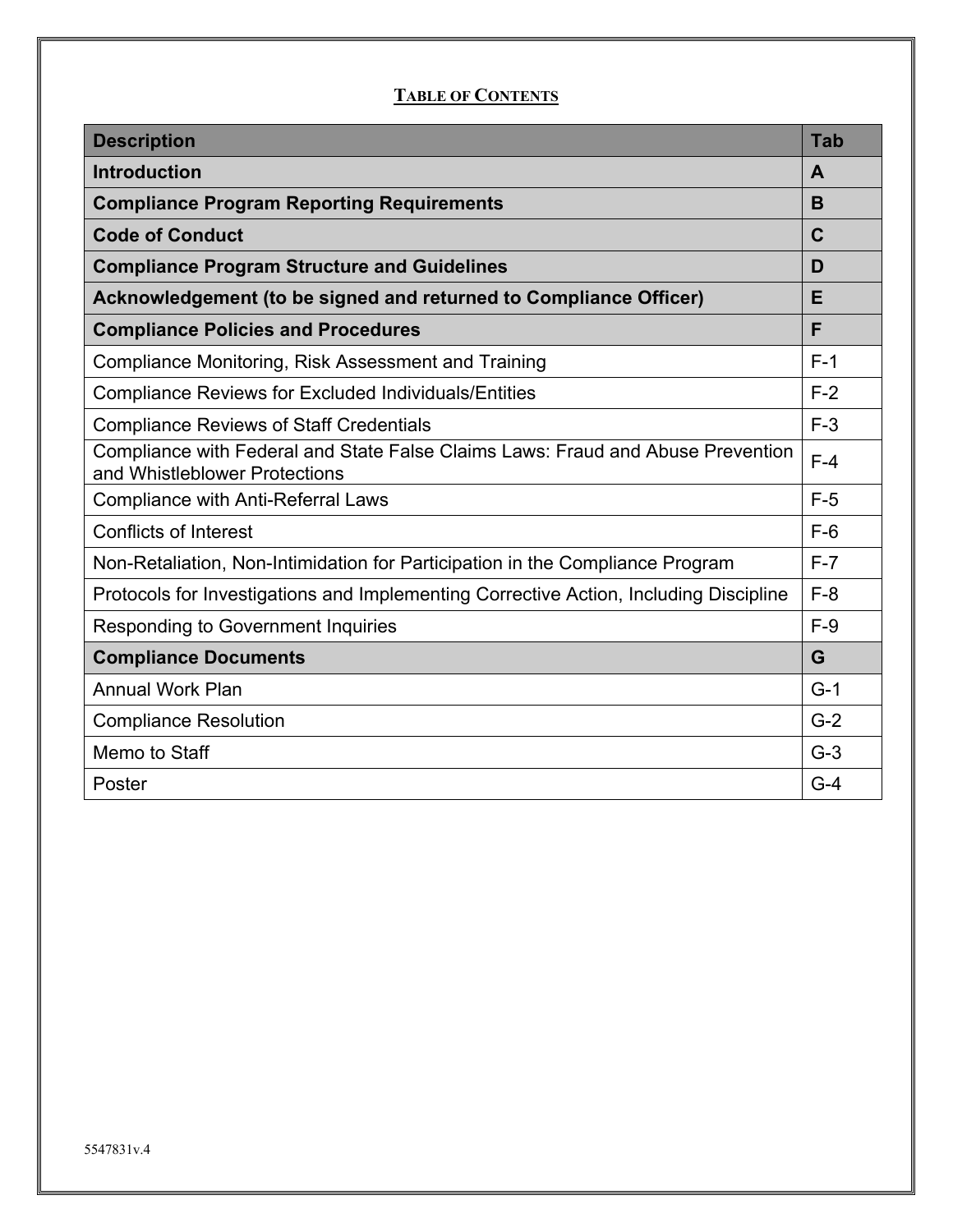#### **INTRODUCTION**

The Behavioral Health NYC IPA, LLC (the "IPA") has designed and implemented a comprehensive Compliance Program that sets forth the standards of conduct that all "Personnel" (as defined below) are expected to follow during their employment or course of dealings with the IPA.

(A) **Compliance Program's Code of Conduct.** The Code of Conduct sets forth the mission of the IPA and the general standards of conduct to which all persons employed by or associated with the IPA must adhere.

(B) **Compliance Program Structure and Guidelines.** The Compliance Program Structure and Guidelines set forth the structure of the Compliance Program and describes its day-to-day operation.

All Personnel are required to review and be familiar with the Code of Conduct and the Compliance Program Structure and Guidelines. Once you have reviewed these, you must sign and return the attached Acknowledgment of Receipt to the Compliance Officer.

(C) **Specific Compliance Policies and Procedures.** Certain compliance issues require further detail and instruction. To that end, the IPA has adopted specific Compliance Policies and Procedures covering certain areas. If Personnel have specific responsibilities that are addressed by a Compliance Policy and Procedure, they must ensure that they are familiar with the applicable policy and procedure. These documents are also available upon request to the Compliance Officer at any time or may be accessed on the IPA's website and in the Compliance folder of the IPA's Citrix Sharefile.

(D) **Training.** The IPA will provide all Personnel with mandatory compliance training regarding the Code of Conduct and the Compliance Program. Training will occur at orientation for new Personnel and periodically thereafter.

If you have any questions regarding the IPA's Compliance Program, please refer to the Code of Conduct, the Compliance Program Structure and Guidelines, or speak with the IPA's Compliance Officer for more detailed information.

The IPA is dedicated to maintaining the highest ethical standards in compliance with all applicable laws, rules and standards.

In short, we are committed to doing the right thing, and our Compliance Program is designed to assist us in effectively keeping to that commitment.

*Note to Network Provider***:** As a provider within the IPA's network, you are responsible for complying with the high level standards outlined herein. As an enrollee in the Medicare and Medicaid Programs, you also may have separate compliance program obligations that are not covered by the IPA's Compliance Program. It is your responsibility to fulfill any separate compliance program obligation to which you may be subject. $<sup>1</sup>$ </sup>

<sup>1</sup> For example, the New York State Office of Medicaid Inspector General ("OMIG") requires certain Medicaid providers to implement an effective compliance program that includes eight specific elements and addresses specific compliance risk areas. Providers subject to this requirement include, but are not limited to, those persons who provide care, services or supplies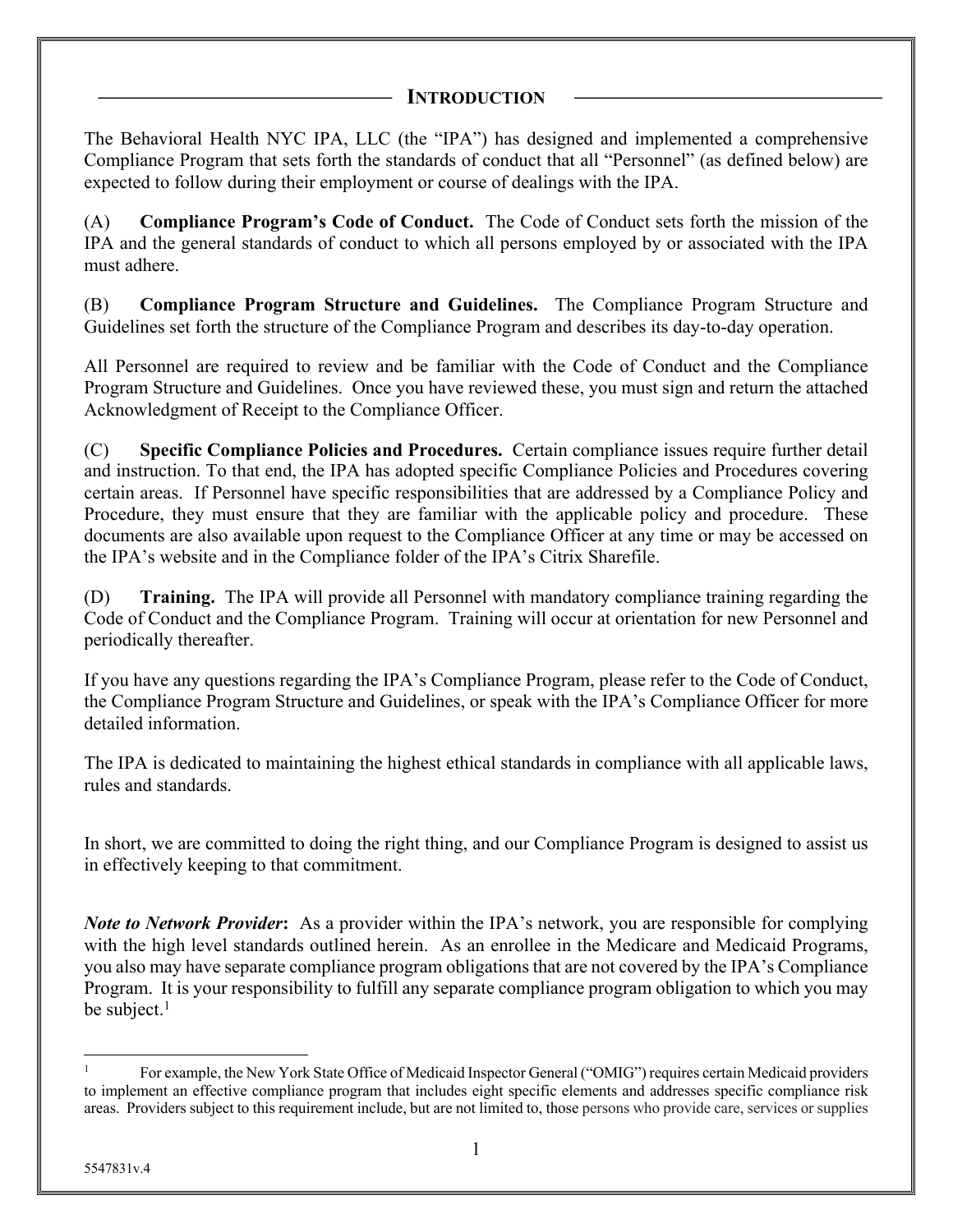### Key **Definitions**

Unless otherwise defined in the Code of Conduct, the Structure and Guidelines and the Specific Policies and Procedures (collectively referred to as the "Compliance Manual"), the following key terms that are used in the Compliance Manual are defined as follows:

- (1) "*Compliance Officer*" means the individual designated by the IPA to maintain day-to-day responsibility of the Compliance Program.
- (2) *"Federal health care program"* means any plan or program that provides health benefits whether directly, through insurance or otherwise, which is funded directly, in whole or in part, by the United States Government, and includes certain State health care programs. Examples include, but are not limited to: Medicare, Medicaid, Veterans' programs and the State Children's Health Insurance Programs. The Federal Employees Health Benefits Program is not included in this definition.
- (3) **"***Good faith participation in the Compliance Program*" includes, but is not limited to the following:
	- Reporting actual or potential compliance issues
	- ! Cooperating or participation in the investigation of compliance issues
	- ! Assisting with or participation in self-evaluations and audits
	- Assisting with or participation in remedial actions / resolution of compliance issues
	- ! Reporting to appropriate officials as provided in Sections 740 and 741 of the New York State Labor Law2
- (4) "*Governing Body*" means the IPA's Board of Managers.
- (5) "*Personnel*" means all affected individuals, which includes, but is not limited to, the Governing Body, all network providers, employees, and other individuals or entities affiliated or associated with the IPA (including, but not limited to, all contractors, subcontractors, agents, and other persons who perform functions or services on behalf of the IPA or otherwise contribute to a network provider's entitlement to payment under Federal health care programs).

under the Medical Assistance Program or persons who submit claims for care, services, or supplies for or on behalf of another person for which the Medical Assistance Program is or should be reasonably expected to be a substantial portion of their business operations (defined to include persons or entities that claims or orders, or has claimed or ordered, or should reasonably be expected to receive at least \$500,000 in any consecutive 12 month period from the Medicaid Program). Providers subject to this requirement must annually certify on OMIG's website that they maintain an effective compliance program. For more information, *see NY Social Services Law § 363-d and 18 N.Y.C.R.R. Part 521.*

<sup>2</sup> These laws are summarized in the Non-Retaliation, Non- Intimidation for Participation in the Compliance Program Policy (Appendix F-9).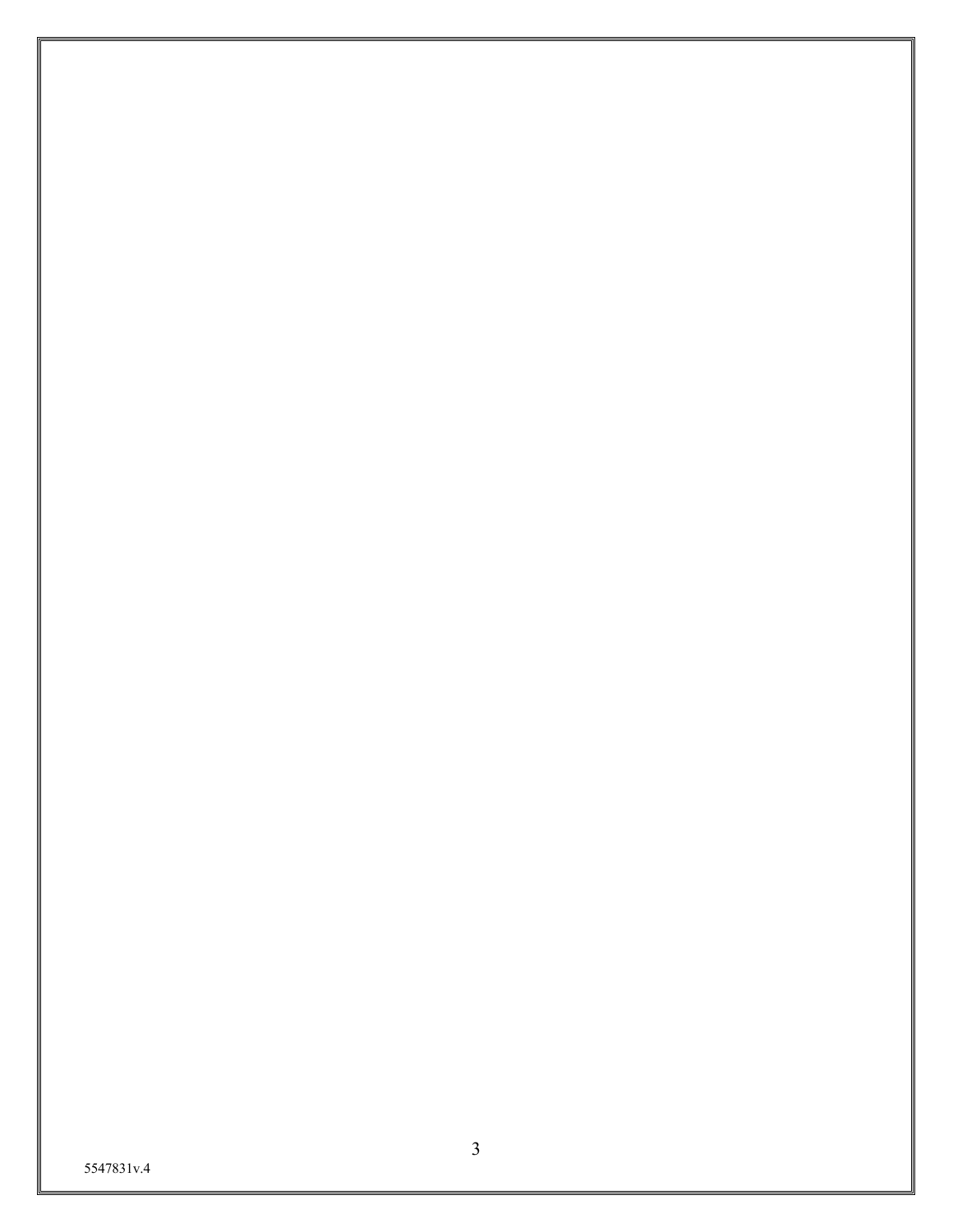### **COMPLIANCE PROGRAM - REPORTING REQUIREMENTS**

All Personnel must abide by the Compliance Program and are required to report suspected misconduct or possible violations of the Compliance Program to the Compliance Officer. Personnel may also report issues via regular mail**.**

Personnel may report anonymously, if they so choose (by way of regular mail or otherwise).

The identity of Personnel reporting by way of regular mail will be kept confidential, whether requested or not, unless the matter is turned over to law enforcement.

**Retaliation or intimidation in any form against an individual who in good faith reports possible unethical or illegal conduct is strictly prohibited.** Acts of retaliation or intimidation should be immediately reported to the Compliance Officer or anonymously via regular mail and, if substantiated, the individuals responsible will be disciplined appropriately.

| <b>Name</b>                                                          | <b>Contact Information</b>     |
|----------------------------------------------------------------------|--------------------------------|
| Compliance Officer                                                   | Ph: (516) 695 - 3307           |
| <b>Chief Executive Officer</b>                                       | Email: john.javis@bhnycipa.com |
| <b>Anonymous Submission</b>                                          |                                |
| Behavioral Health NYC IPA, LLC<br>P.O. Box $642$<br>Selden, NY 11784 |                                |
| Attn: Compliance Officer                                             |                                |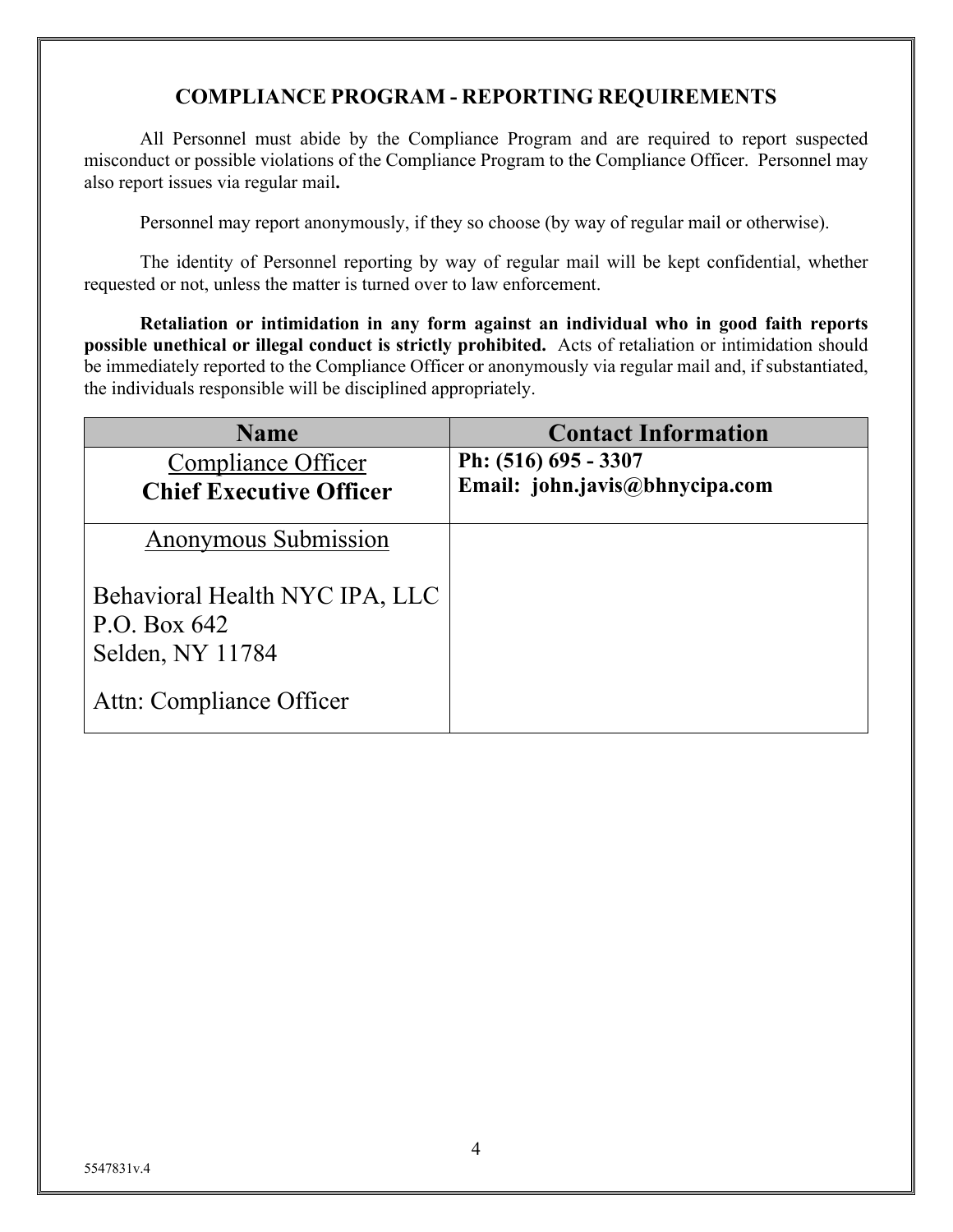# **BEHAVIORAL HEALTH NYC IPA, LLC**

# **CODE OF CONDUCT**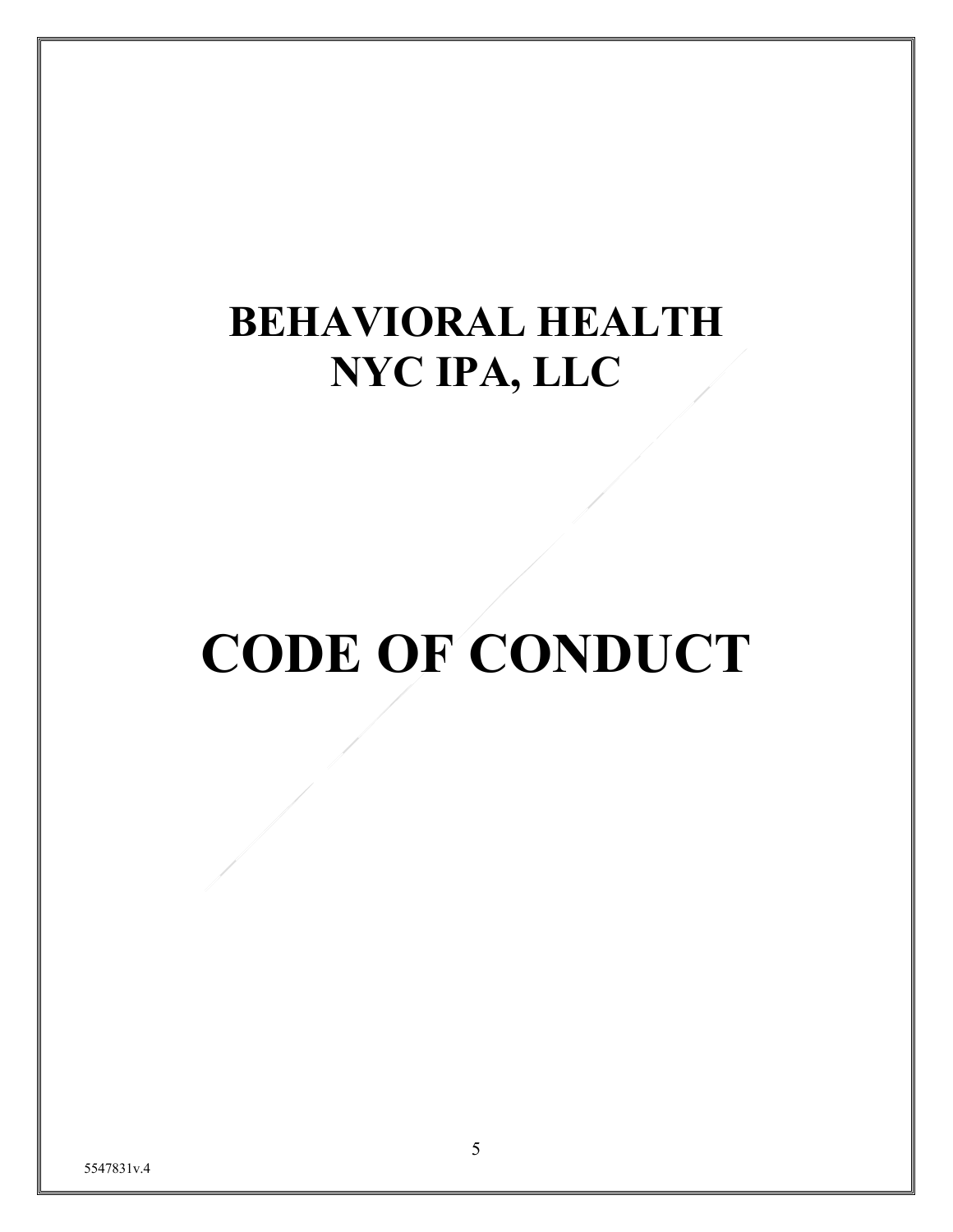### **CODE OF CONDUCT**

This Code of Conduct sets forth the mission and standards of conduct that all Personnel must adhere to and follow. If you have any questions or concerns about anything covered by the Code of Conduct or about any other matter relating to the Compliance Program, or if you wish to report a concern or problem, please contact the Compliance Officer.

#### **CODE OF CONDUCT: MISSION AND VALUES**

- o The IPA is a community-based behavioral health provider network, made up of ten behavioral health care agencies that joined together to provide comprehensive, rapid access to care in all five boroughs of New York City. Its goal is to provide rapid access to mental health and substance abuse services that are embedded in the community and delivered by culturally-competent and linguistically diverse clinicians.
- o IPA network providers must strive to provide high quality behavioral health services to patients without regard to age, race, color, sexual orientation, marital status, religion, sex, or national origin.
- o The IPA is committed to conducting our business in compliance with applicable laws, rules and regulations and in accordance with the highest ethical principles. The IPA expects the same from its Personnel. We do not and will not tolerate any form of unlawful or unethical behavior by anyone associated with the IPA. We will follow the letter and spirit of applicable laws, rules and regulations, conduct our business ethically and honestly, and act in a manner that enhances our standing in the community.

#### **II. CODE OF CONDUCT: SCOPE OF APPLICATION TO PERSONNEL**

- o The Compliance Program and specifically this Code of Conduct applies to all "Personnel" (as that term is defined on page 2 of this Compliance Manual).
- o All Personnel have a responsibility to help create and maintain a work environment in which compliance concerns may be openly raised, reviewed, discussed and addressed.

#### **III. CODE OF CONDUCT: STANDARDS**

#### " **General Standards**

- o Personnel must be honest and lawful in all of their business dealings and avoid doing anything that could create even the appearance of impropriety.
- o Personnel must comply with the Code of Conduct; report any action they think may be possibly unlawful, inappropriate or in violation of the Code of Conduct or any compliance policy; cooperate with compliance inquiries and investigations; and work to correct any improper practices that are identified.
- o Acts of retaliation or intimidation for good faith reporting of any suspected violation of, or participation in, the Compliance Program will not be tolerated.

5547831v.4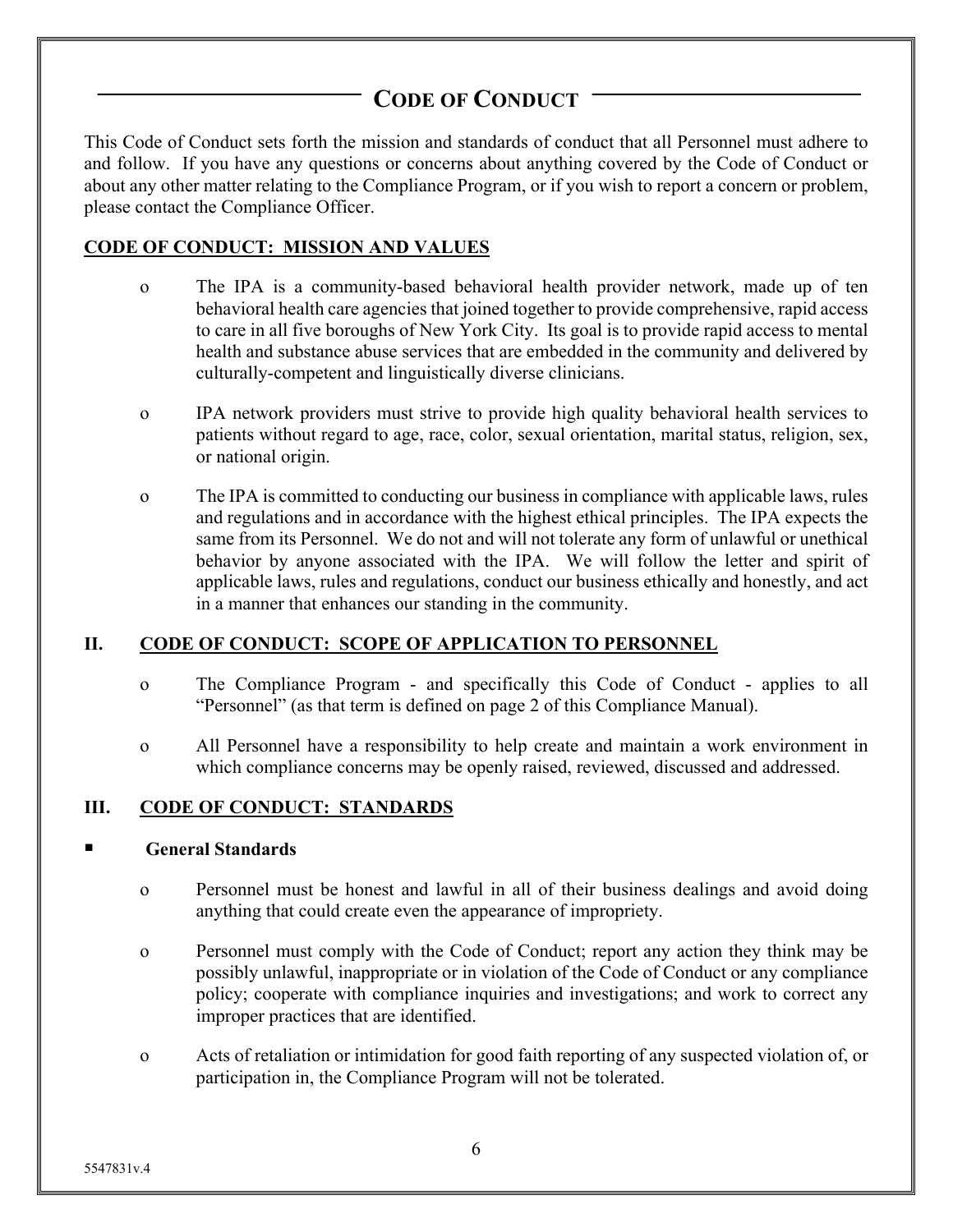#### " **Standards Related to Quality of Care**

- o All network providers/professional staff will be properly licensed (and/or certified) and registered pursuant to applicable law. The IPA will take steps on a regular basis to monitor and ensure such compliance.
- o In addition to the general credentialing process, the IPA will screen all Personnel to ensure that they are not included on: a) the United States Department of Health and Human Services' Office of Inspector General's List of Excluded Individuals/Entities; (b) the General Services Administration's System for Award Management ("SAM"); (c) the New York State Office of the Medicaid Inspector General's Medicaid Exclusion List; or (e) any other similar or successor list(s) of excluded or debarred individuals or entities.
- o Network providers must have strict standards in place regarding quality of care, utilization review, and grievances. The IPA's Clinical Director will be responsible for overseeing quality of care issues. The IPA has established processes by which quality assurance reviews are conducted, issues are addressed, and corrective actions are implemented. In addition, the IPA has established protocols for reviewing complaints from third parties and addressing issues which may arise.

#### " **Standards Related to Coding, Billing and Documenting Services**

- o The IPA's network providers must follow all Federal and State regulations and third-party payer rules governing billing, coding and documentation. Network providers must be committed to preparing accurate claims, consistent with such requirements. All documentation, coding and billing for services must be accurate and truthful.
- o Personnel may never misrepresent charges or services to or on behalf of the government, a patient or payer. False statements, intentional omissions or deliberate and reckless misstatements to government agencies or other payers will expose the Personnel to disciplinary action. Personnel will not knowingly engage in any form of up-coding of any service in violation of any law, rule, or regulation. Personnel involved in such activities are subject to termination of employment or contract, and potential criminal and civil liability.
- o Billing codes including CPT, HCPCS and ICD diagnostic codes -should never be selected on the basis of whether the given code guarantees or enhances payment. Rather, only those codes that correspond to the actual service rendered and documented should be selected.
- o Only those behavioral health services that are consistent with accepted standards of behavioral health care should be billed. In this regard, billing and coding must always be based on adequate documentation of the justification for the service provided and for the bill submitted, and this documentation must comply with all applicable requirements.
- o In its billing practices, IPA network providers must comply with all Federal and State laws relating to matters including, but not limited to: waiving coinsurance amounts; providing professional courtesy to providers or their families; obtaining Advance Beneficiary Notices from Medicare patients for non-covered services; and gathering insurance information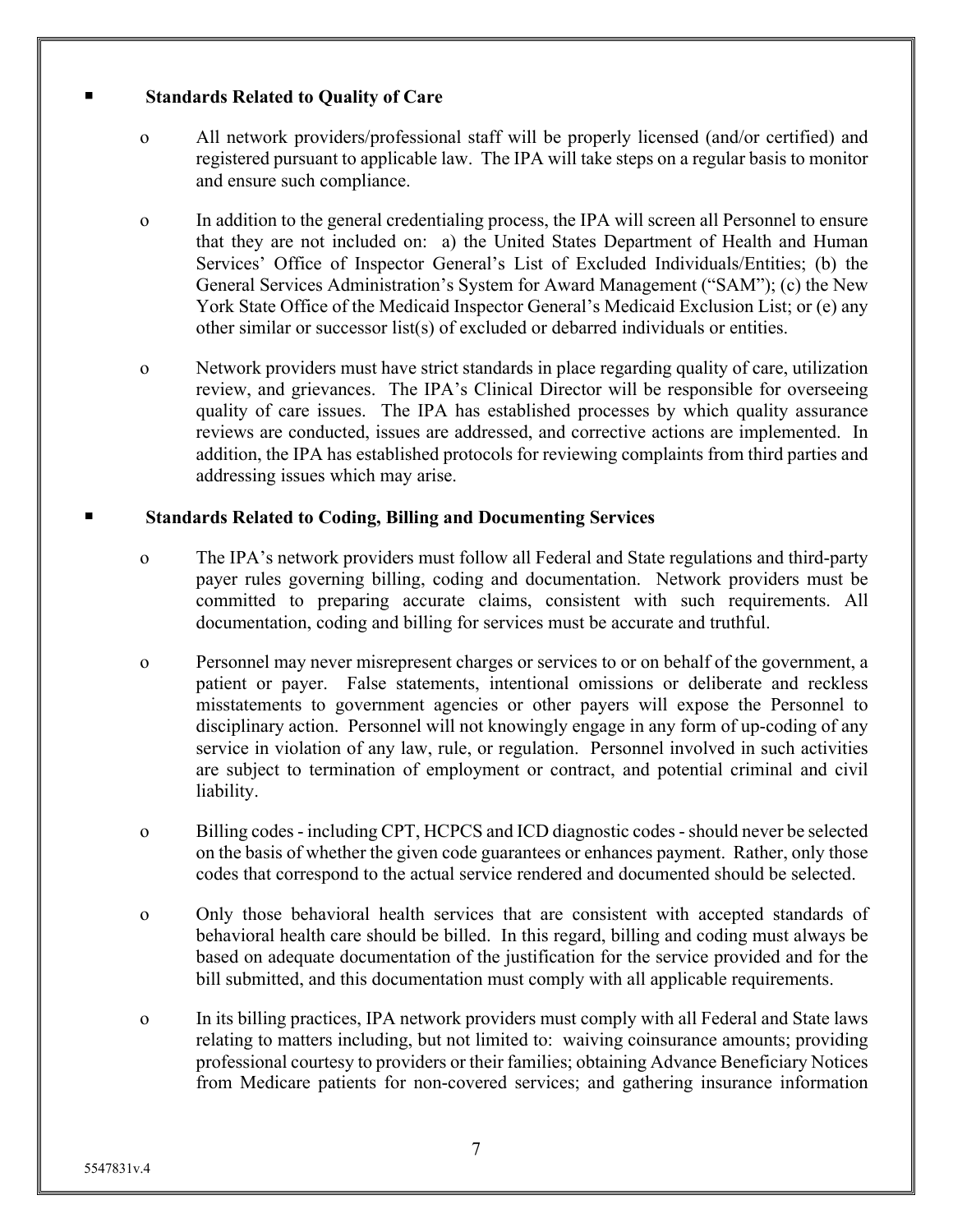from patients. IPA network providers must also comply with the billing rules and requirements of all of its payers, including government payers and commercial payers.

- o Should an IPA network provider engage an outside company to perform the billing function, the network provider remains responsible for the accuracy of all claims submitted to private and government payers. The network provider must ensure that the billing company has implemented its own Compliance Program and, among other things, performs regular audits of claims submitted on the member's behalf. If any claims submitted are found to have been improper, the network provider must work with the billing company to resolve the issue(s) and refund any overpayments received or take other corrective action, as necessary and appropriate.
- o The IPA's network providers must comply with all Federal and State rules relating to the retention of billing and medical records.
- o The IPA's network providers must not knowingly retain any payments that they are not entitled to keep and must promptly report, return and explain any overpayments identified in accordance with applicable law and contractual requirements.

#### " **Standards Relating to Business Practices**

- o The IPA will forgo any business transaction or opportunity that can only be obtained by improper or illegal means, and will not make any unethical or illegal payments to induce or reward the use of our services.
- o No Personnel will engage, either directly or indirectly, in any corrupt business practice intended to influence the manner in which the IPA or a network provider performs its services, or otherwise engages in its business practices.
- o All business records must be accurate, truthful and complete, with no material omissions.

#### " **Patient Referrals/Marketing Activities**

- o In general, Federal and State anti-kickback laws prohibit payment to any individual or entity on the basis of the value or volume of referral of patients. This includes the giving of any form of remuneration, including virtually anything of value, in return for a referral. The decision to refer patients is a separate and independent clinical decision made by providers or other appropriate licensed practitioners. The IPA does not and its network providers must not pay providers, or anyone else, either directly or indirectly, for patient referrals.
- o All marketing activities and advertising by Personnel must be truthful and not misleading, must be supported by evidence to substantiate any claims made and must otherwise be in accordance with applicable law. In this regard, our best "advertisement" is the quality of our services. Personnel should not disparage the service or business of a competitor through the use of false or misleading representations. Network providers may not advertise or utilize personal marketing materials disclosing its relationship or participation status with the IPA without prior written approval from the IPA.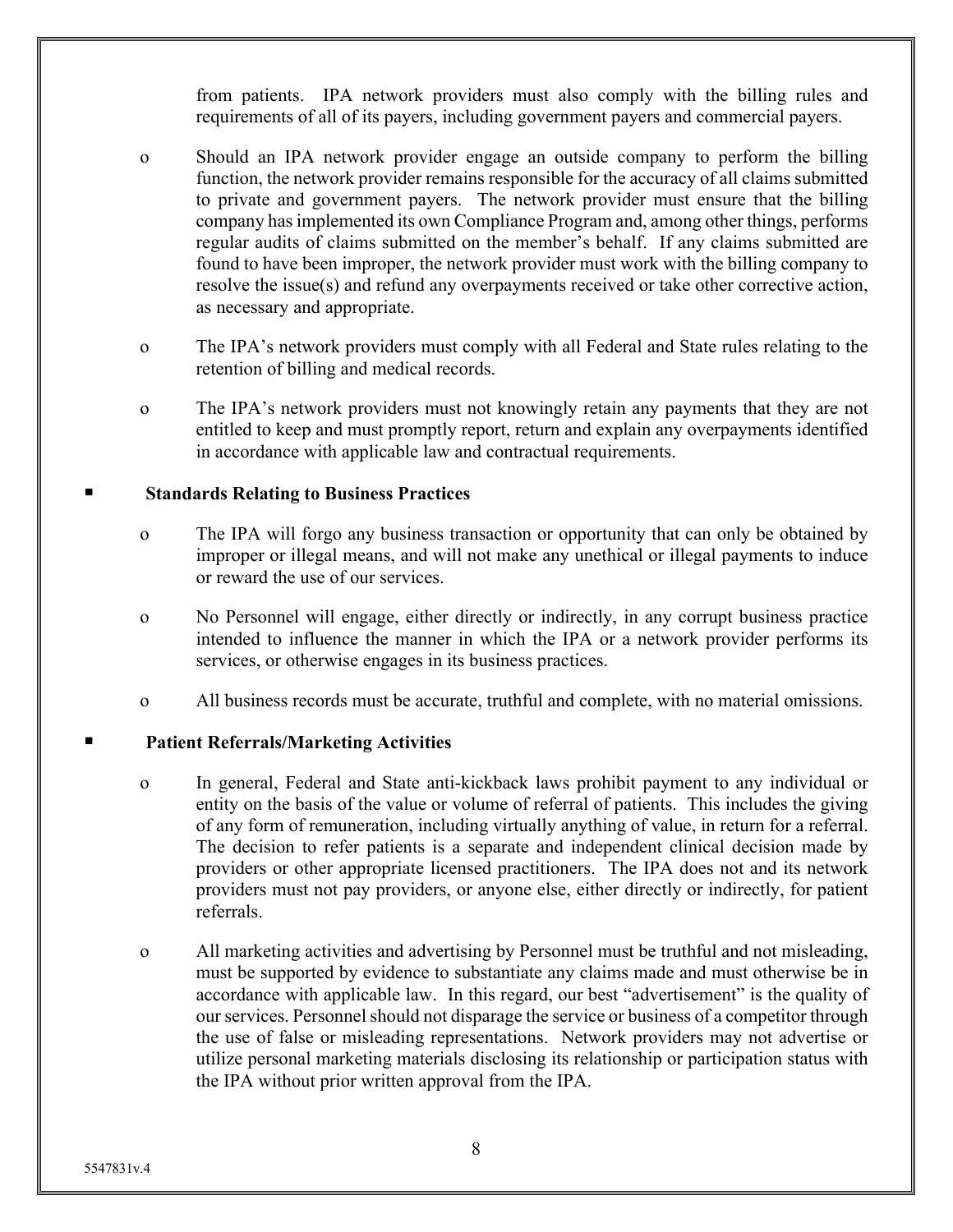o Personnel may not offer, pay, solicit or receive any gifts or benefits to or from any person or entity that would compromise the IPA's integrity (or even create an appearance that compromises the IPA's integrity), or under circumstances where the gift or benefit is offered, paid, solicited or received with a purpose of inducing or rewarding business between the parties. The guiding principle is simple: Personnel may not be involved with gifts or benefits that are undertaken to influence any business decision. Cash or cash equivalents may not be given or accepted under any circumstances.

#### **Mandatory Reporting**

- o As part of its commitment to providing high quality care and services, the IPA complies with all applicable Federal and State mandatory reporting laws, rules and regulations. Network providers are also required to cooperate with the IPA in complying with such reporting requirements.
- o The IPA will ensure that it complies with annual certification requirements that may apply to its Compliance Program in accordance with New York Social Services Law and the Federal Deficit Reduction Act of 2005. Network providers that may be subject to these requirements must ensure that they fulfill their own obligations and certify their compliance, as appropriate.
- o IPA network providers must ensure that all identified overpayments are timely reported, explained and returned in accordance with applicable law and contractual requirements. Network provider should not retain any funds which are received as a result of overpayments and must report, return and explain any overpayments from Federal health care programs within 60 days from the date the overpayment was identified (or within such time as is otherwise required by law or contract). Any monies improperly collected must be promptly refunded to the Medicare Administrative Contractor, the Department of Health, the Office of Mental Health, the Office of Addiction Services and Supports, the Office of the Medicaid Inspector General or other payer/agency, as applicable.
- o Moreover, in certain circumstances (e.g., after an internal investigation confirms possible fraud, waste, abuse or inappropriate claims), and with the advice and assistance of legal counsel, as necessary and appropriate, the IPA and/or network providers will avail themselves of the appropriate self-disclosure process and report, as necessary and appropriate, to the New York State Department of Health, Office of Mental Health, Office of Addiction Services and Supports, Office of the Medicaid Inspector General, the U.S. Department of Health and Human Services, Office of Inspector General, or other appropriate governmental agency.

#### " **Standards Relating to Confidentiality and Security**

- o In compliance with Federal and State privacy laws, all Personnel will keep patient information confidential and secure.
- o The IPA has also implemented and maintains a HIPAA Compliance Program that addresses privacy and security. Personnel must adhere to the standards of the HIPAA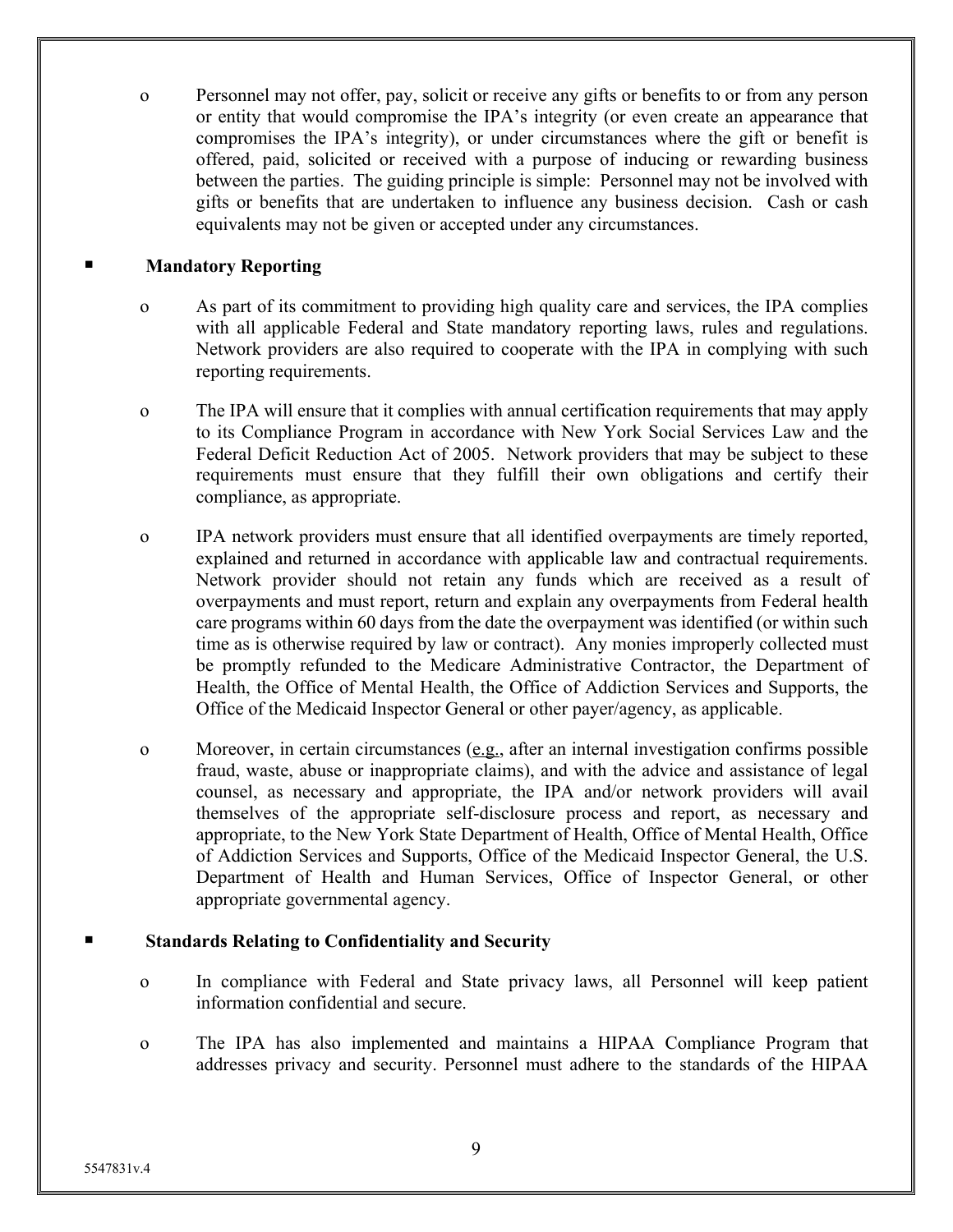Compliance Program. Network providers must establish their own HIPAA compliance programs.

o Confidential information acquired by Personnel about the business of the IPA must also be held in confidence and not used for personal gain, either directly or indirectly.

#### **Government Inquiries**

- o Personnel may speak voluntarily with government agents, and the IPA will not attempt to obstruct such communication. It is recommended, however, that Personnel contact the Chief Executive Officer before speaking with any government agents.
- o Personnel must receive authorization from the Chief Executive Officer before responding to any request to disclose the IPA's documents to any outside party.
- o It is the IPA's policy to comply with the law and cooperate with legitimate governmental investigations or inquiries. All responses to requests for information must be accurate and complete. Any action by Personnel to destroy, alter, or change any the IPA records in response to a request for such records is strictly prohibited and shall subject the individual to immediate termination of employment or contract and possible criminal prosecution.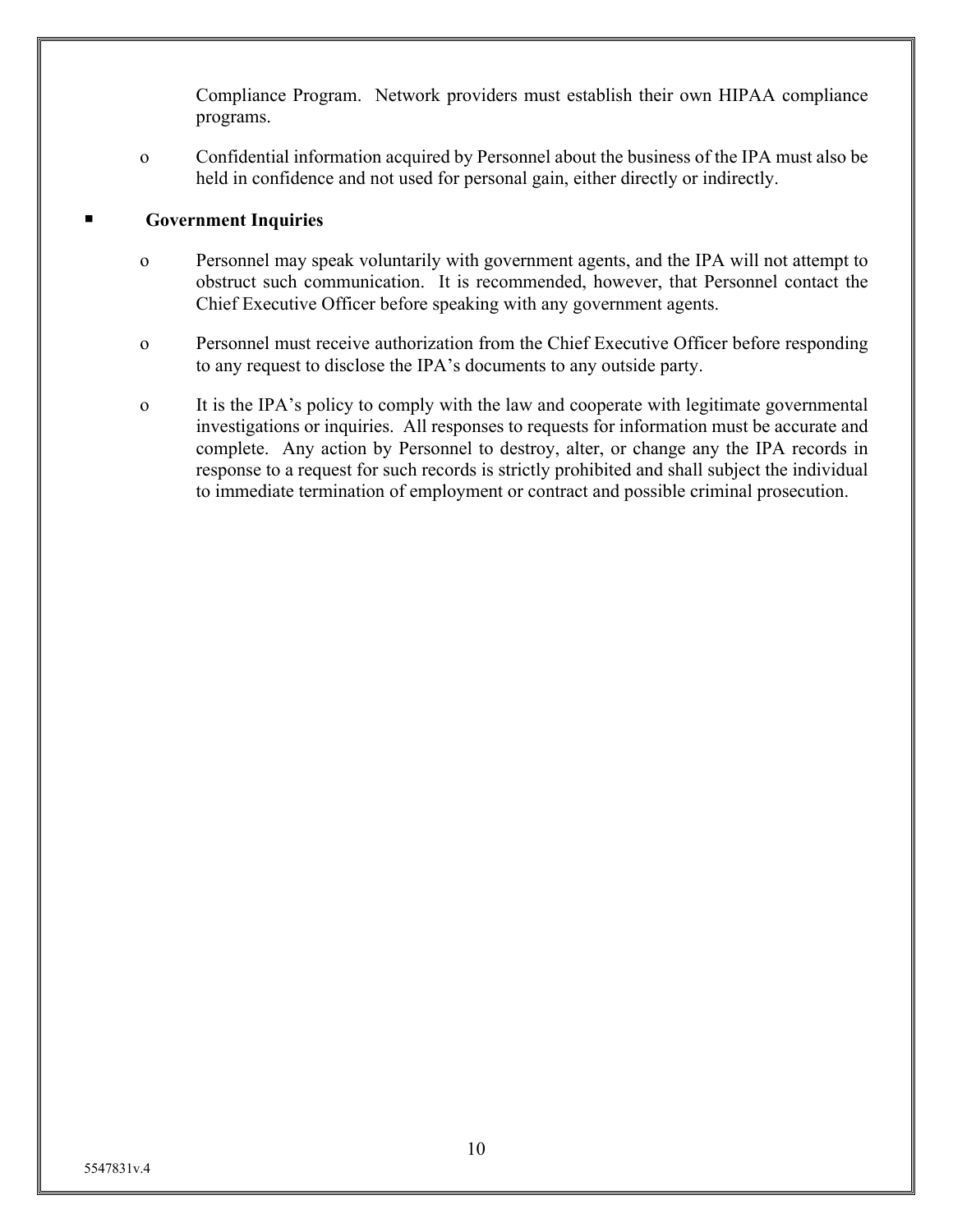# **BEHAVIORAL HEALTH NYC IPA, LLC**

# **COMPLIANCE PROGRAM STRUCTURE AND GUIDELINES**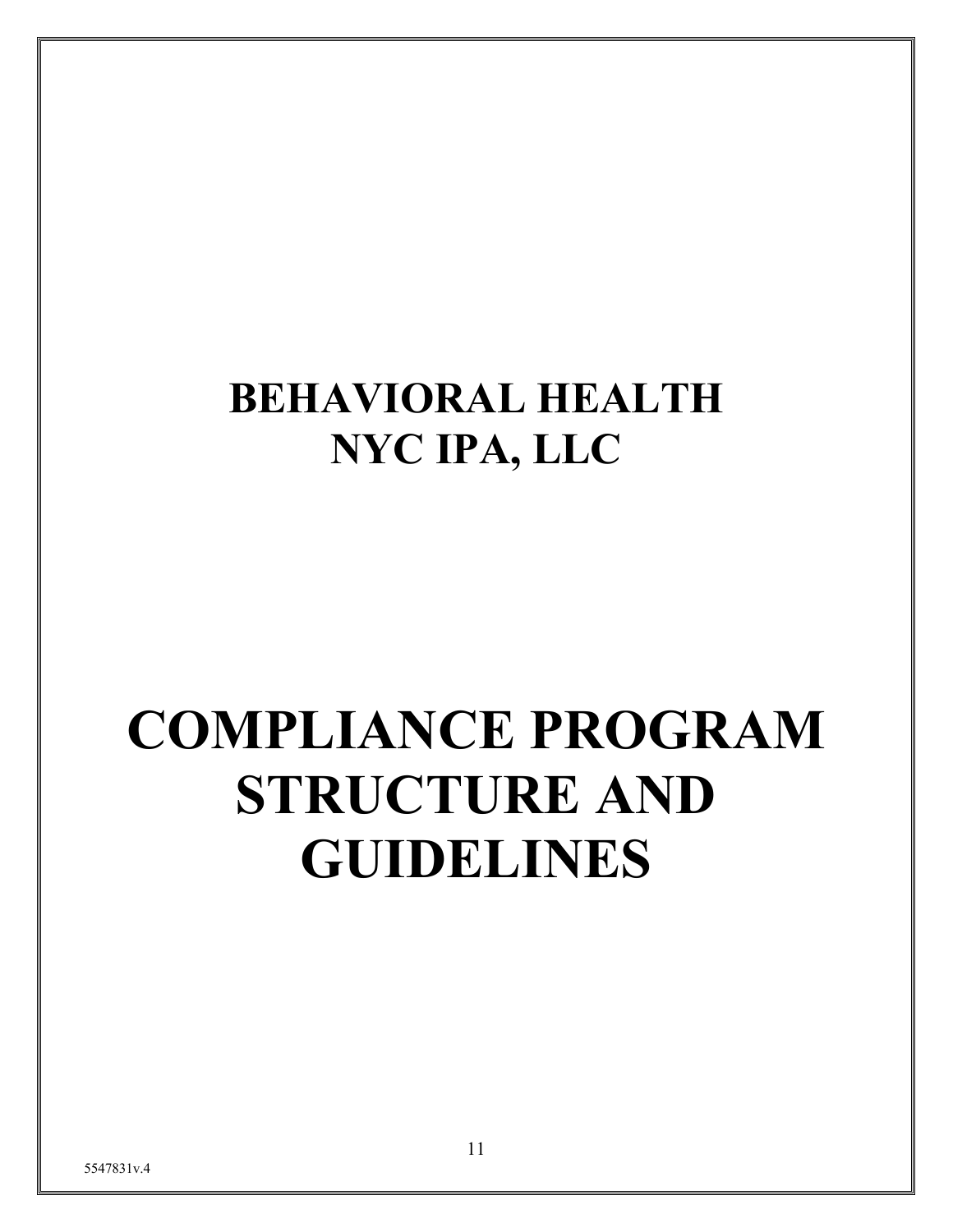#### **COMPLIANCE PROGRAM STRUCTURE AND GUIDELINES**

The following eight elements comprise the Compliance Program's Structure and Guidelines. Each element governs a different and important aspect of the Compliance Program.

#### " **Element 1: Written Policies and Procedures**

o **Formal Policies.** The Code of Conduct, the Compliance Program Structure and Guidelines, and related compliance policies have all been formalized in writing and adopted by the IPA. The Compliance Officer will at least annually (or more frequently as necessary) review all Compliance Program documents and make any necessary changes.

#### **Element 2: Designation of Compliance Officer**

o **Duties of the Compliance Officer.** The Compliance Officer maintains day-to-day responsibility for the Compliance Program. Among other things, the Compliance Officer is responsible for: (i) receiving and responding to all reports, complaints, and questions about compliance issues; (ii) investigating instances of potential legal and ethical violations (and violations of the Code of Conduct); and (iii) taking appropriate corrective action in response to such matters. The Compliance Officer reports directly to the governing body.

The Compliance Officer will create and implement the Annual Compliance Program Work Plan, which describes the annual reviews and compliance goals for the year.

o **For more information, see:** The Compliance Monitoring, Risk Assessment and Training Policy.

#### **Element 3: Training and Education**

- o The Compliance Officer will ensure that all Personnel receive compliance training, and will develop a schedule of periodic training on compliance issues, as necessary, for new and existing Personnel. Such training will include:
	- (1) Training for all new Personnel as part of their orientation.
	- (2) An annual review for all Personnel of the requirements of the Compliance Program, including any changes which have been adopted.
	- (3) Targeted training for specific Personnel, as necessary.
- o **For more information, see:** The Compliance Monitoring, Risk Assessment and Training Policy.

#### Element 4: Communication Lines to the Compliance Officer

o **Reporting and Confidentiality.** All Personnel are required to report suspected misconduct, possible violations of Federal or State laws or regulations, or possible violations of the Compliance Program to the Compliance Officer. Personnel may report anonymously, if they so choose (by way of anonymously reporting via regular mail or otherwise). The identity of any Personnel reporting in good faith by way of anonymous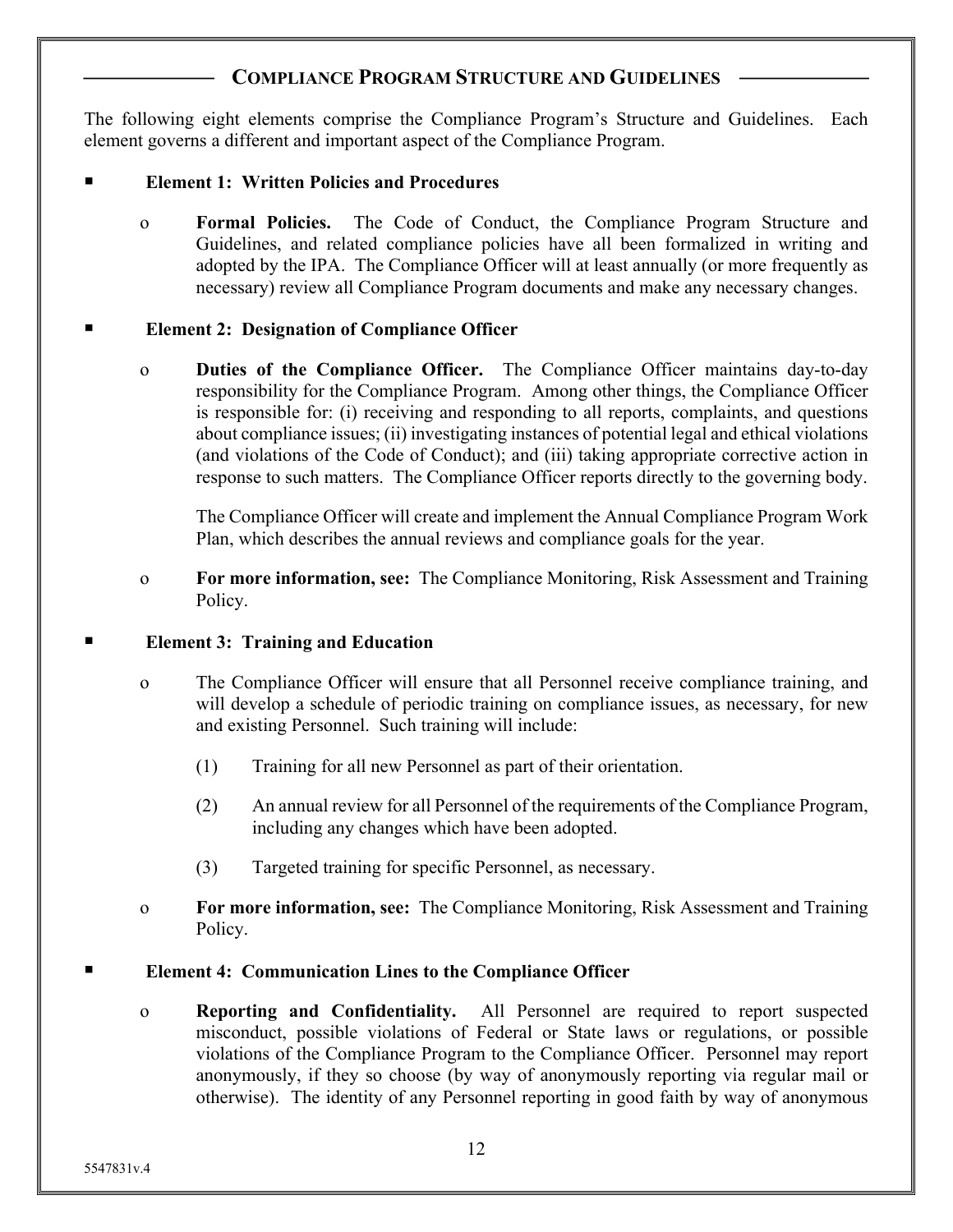regular mail will be kept confidential, whether requested or not, unless the matter is turned over to law enforcement.

o **Informing the Compliance Officer.** Upon receiving information regarding a possible violation, the individual informed (if other than the Compliance Officer) shall immediately inform the Compliance Officer so that he or she may address the issue.

#### " **Element 5: Disciplinary Policies to Encourage Good Faith Participation in the Compliance Program**

- o **Discipline.** All Personnel will be subject to disciplinary action if they fail to comply with any laws, regulations, or any aspect of the Compliance Program. This includes disciplinary actions for:
	- (1) failure to report suspected problems;
	- (2) participating in non-compliant behavior;
	- (3) encouraging, directing, facilitating, or permitting non-compliant behavior;
	- (4) refusal to cooperate in the investigation of a potential violation;
	- (5) refusal to assist in the resolution of compliance issues; or
	- (6) retaliation against, or intimidation of, an individual for reporting a compliance violation or otherwise participating in the Compliance Program in good faith.

Such disciplinary actions shall be fairly and firmly enforced. The types of discipline imposed will be commensurate with the severity of the violation, ranging from verbal or written warnings to termination of employment or contract, if appropriate.

o **For more information, see:** The Protocols for Investigations and Implementing Corrective Action, Including Discipline; and the Compliance Monitoring, Risk Assessment and Training Policy.

#### " **Element 6: Identification of Compliance Risk Areas and Non-Compliance**

- o **Tracking New Developments.** The Compliance Officer will ensure that all relevant publications issued by government or third-party payers regarding compliance rules or protocols relevant to the IPA are reviewed and appropriately implemented. Through this process, compliance risk areas specific to the IPA will be identified and incorporated into the Annual Work Plan, or a focused audit, as appropriate. In addition, the Compliance Officer, or his or her designee, will monitor the daily mail for anonymous submissions and any other reports of compliance issues or violations that might be raised. As appropriate, the Compliance Officer will raise issues with the governing body.
- o **Compliance Assurance Reviews.** The IPA has a process for the routine identification and assessment of compliance risk areas. This process involves the use of periodic reviews, audits, and other practices. As part of that process, and in an effort to detect and prevent fraud, waste and abuse, the Compliance Officer, or his or her designee, will periodically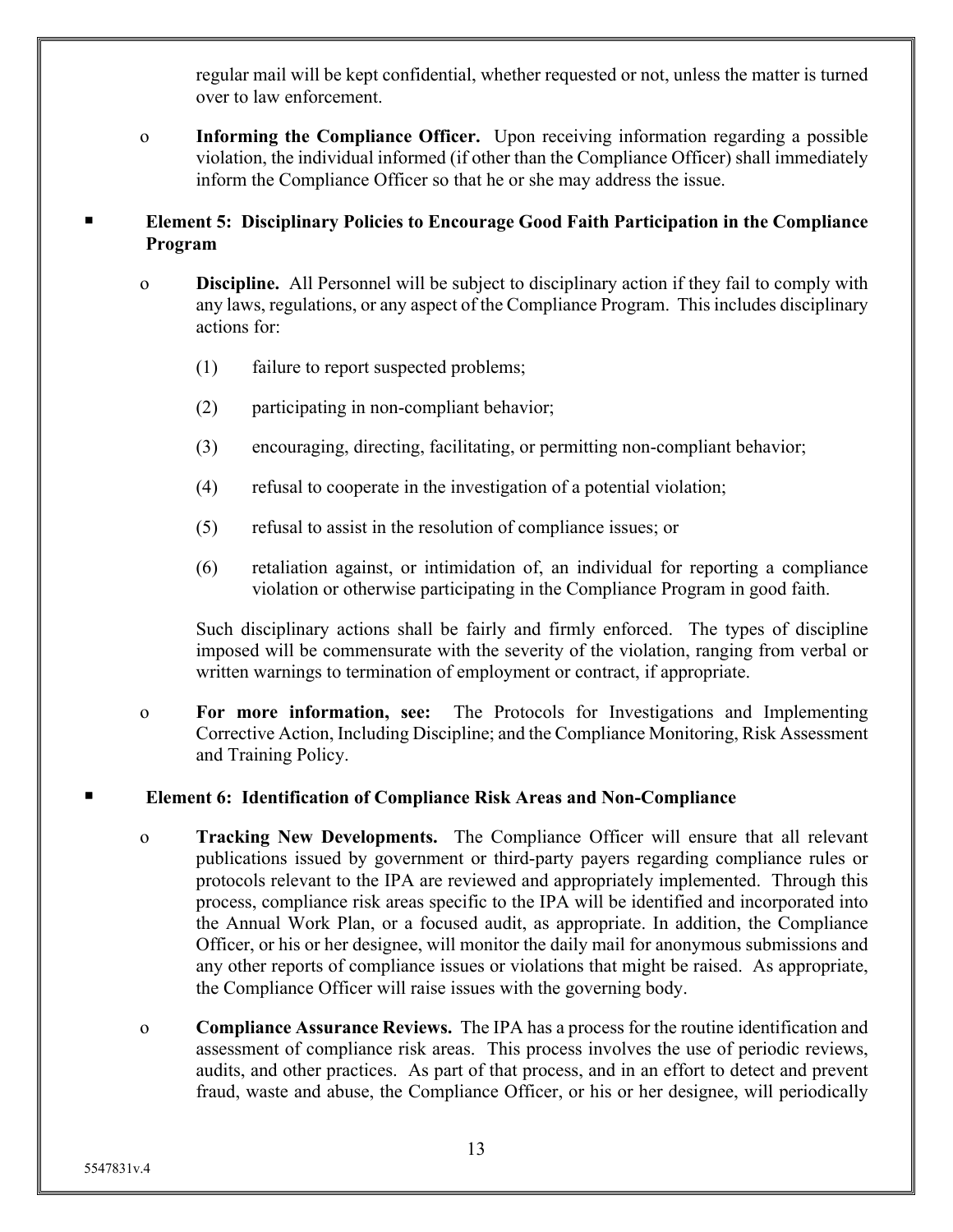monitor and/or conduct specific reviews of the following risk areas: business practices; coding, billing and documentation practices; issues relating to quality of care and medical necessity of services; the credentialing process; compliance with mandatory reporting requirements; governance; and other potential compliance risk areas that may arise from complaints, risk assessments, and as identified by specific compliance protocols and elsewhere.

- o **Risk Assessment and Annual Work Plan.** The Compliance Officer will formulate an annual Compliance Work Plan based on developments arising from internal reviews and issues and external areas of compliance concern. The Work Plan will be approved by the governing body.
- o **For more information, see:** The Compliance Monitoring, Risk Assessment and Training Policy; and the Protocols for Investigations and Implementing Corrective Action, Including Discipline.

#### Element 7: A System for Responding to Compliance Issues

- o **Investigations.** All compliance issues, however raised (*i.e.*, whether reported or discovered through audits/self-evaluations), must be brought to the attention of the Compliance Officer. The Compliance Officer will oversee or conduct an inquiry into the issue, using outside counsel or consultants as necessary. All Personnel are required to cooperate in such investigations.
- o **Corrective Action and Responses to Suspected Violations.** All Personnel are also required to assist in the resolution of compliance issues. Corrective action will be implemented promptly and thoroughly and may include: conducting training and reeducation; revising or creating appropriate forms; modifying or creating new policies and procedures; conducting internal reviews, audits or follow-up audits; imposing discipline (up to and including termination of employment or contract), as appropriate; and making voluntary disclosures and/or refunds to appropriate payers (e.g., NY DOH/OMH/OASAS/OMIG, US DHHS/OIG, etc.).
- o **For more information, see:** The Compliance Monitoring, Risk Assessment and Training Policy; and the Protocols for Investigations and Implementing Corrective Action, Including Discipline.

#### " **Element 8: Policy of Non-Intimidation and Non-Retaliation.**

- o **Intimidation and Retaliation Are Prohibited.** All Personnel are expected to participate in and comply with this Compliance Program, including the reporting of any violation or compliance issue. **Retaliation or intimidation in any form against an individual who in good faith reports possible unethical or illegal conduct or otherwise participates in the Compliance Program is strictly prohibited and is itself a serious violation of the Code of Conduct.** Acts of retaliation or intimidation should be immediately reported to the Compliance Officer and, if substantiated, will be disciplined appropriately.
- o **For more information, see:** The Non-retaliation, Non-intimidation for Participation in the Compliance Program Policy; and the Protocols for Investigations and Implementing Corrective Action, Including Discipline.